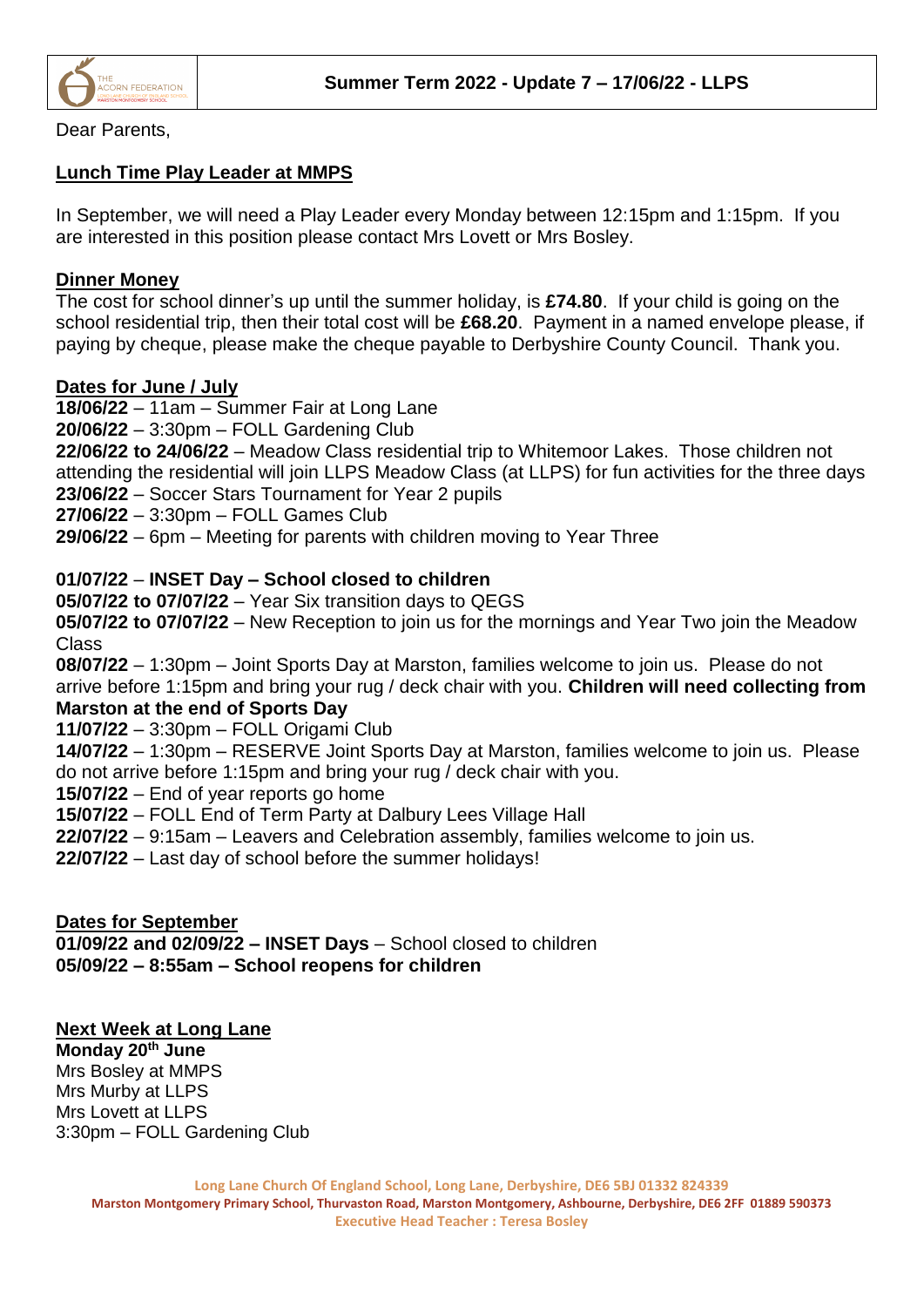

# **Tuesday 21st June**

Mrs Bosley at LLPS Mrs Murby at LLPS Mrs Lovett at MMPS PM – Meadow Class Swimming, **children to wear PE kit to school and bring swimming kit to change into**

**Wednesday 22nd June**

Mrs Bosley Residential Mrs Murby at LLPS Mrs Lovett Residential

**Thursday 23rd June** Mrs Bosley Residential Mrs Lovett Residential 9am to 3pm – Year 2 Soccer Stars DCFC Tournament

**Friday 24th June**  Mrs Bosley Residential Mrs Lovett Residential PM – **PE for Garden Class, children to wear PE kit to school**

Have a lovely weekend Teresa Bosley